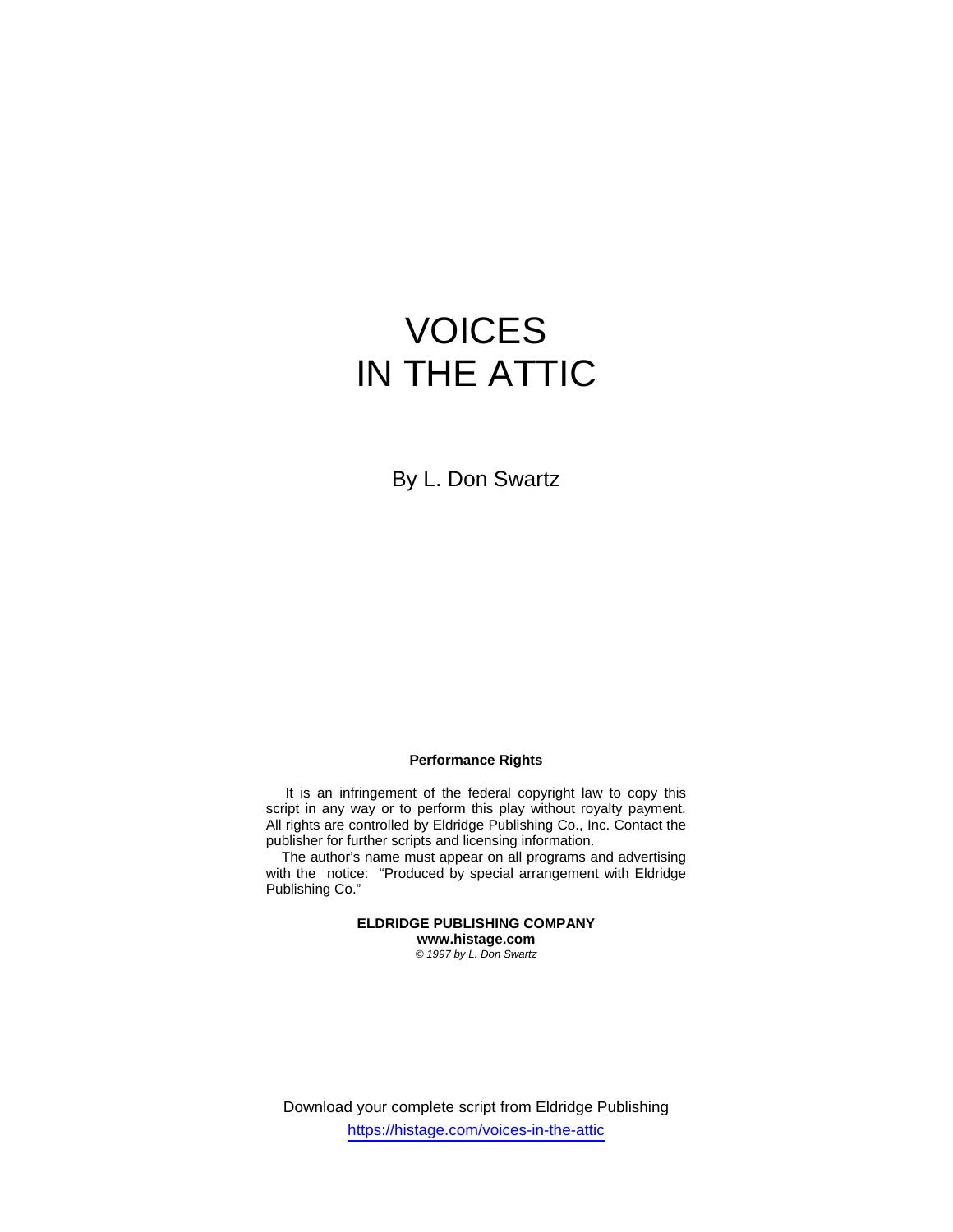*Voices in the Attic - 2 -* 

## **DEDICATION**

*To Emily Elizabeth Swartz for setting my imagination on fire. Love always, Daddy* 

#### **STORY OF THE PLAY**

 Dancing scarecrows, a secret cult of vampires, a crazed ax murderer in the attic, a vengeful effigy who stalks the darkest forest and evil clowns who peddle nightmares in back alleys are just some of the gruesome characters who populate *VOICES IN THE ATTIC*. What sinister secret is hiding in Miss Ruby's cornfield? A sleazy reporter and his equally sleazy lawyer-wife find out too late in "What Miss Ruby Knows." People keep disappearing in the charming little town of Hartford Falls. It's up to Jamie and Mark to unravel the grisly mystery in "Tarantella" before they, too, become caught up in the deadly web. In"Effigy," members of a high school football team gather in a remote part of a dark forest to burn the rival school's effigy. Before the bonfire burns itself out the teens learn a gruesome lesson in what can happen when school spirit is carried too far. In "Voices in the Attic," a sleepy father tries in vain to assure his sons that the noises they keep hearing are only in their dreams.

 Just how far can our imaginations go? If graveyard statues could see...or hear...what dark secret might they reveal? The six separate stories flow seamlessly together with the aid of the mysterious Greek Chorus, who keep us illuminated, in verse no less, of what we have seen and may yet see.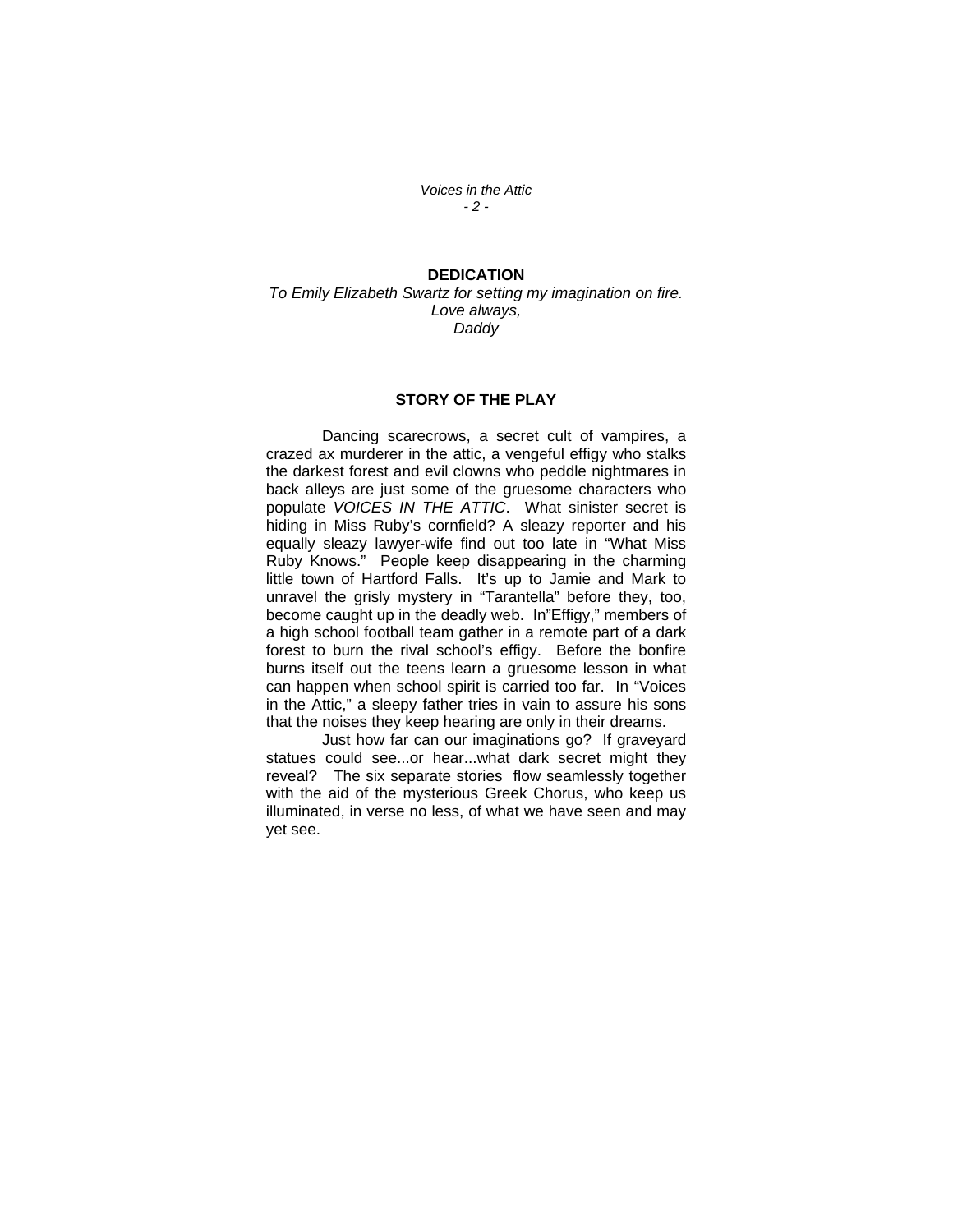*Voices in the Attic - 3 -* 

## **ACT I Scene 1**

## **"TARANTELLA"**

## **CAST OF CHARACTERS**

*(1 M, 1 W, 3 Flexible, Extras)* 

#### **SETTING**

An empty stage, seen through plastic tarp. Use 20-30 stepladders of different sizes with actors on them, if possible. Hang plastic tarp from a DS bar. Various work lights should be set up behind the ladders casting eerie shadows. DS of the plastic tarp a single ghost light illuminates the apron.

## **COSTUMES**

Jamie: Basic black costume, colorful button-down blouse. Mark: Jeans, white T-shirt, bright jacket. Ladder People: Basic black costume, colorful button-down shirt/blouse.

*\*Basic black costume refers to black pants, black turtleneck, and black shoes.*

### **PROPS**

Jamie and Voices: Paint brushes, prop knives, flashlights, notebook, pen, white masks.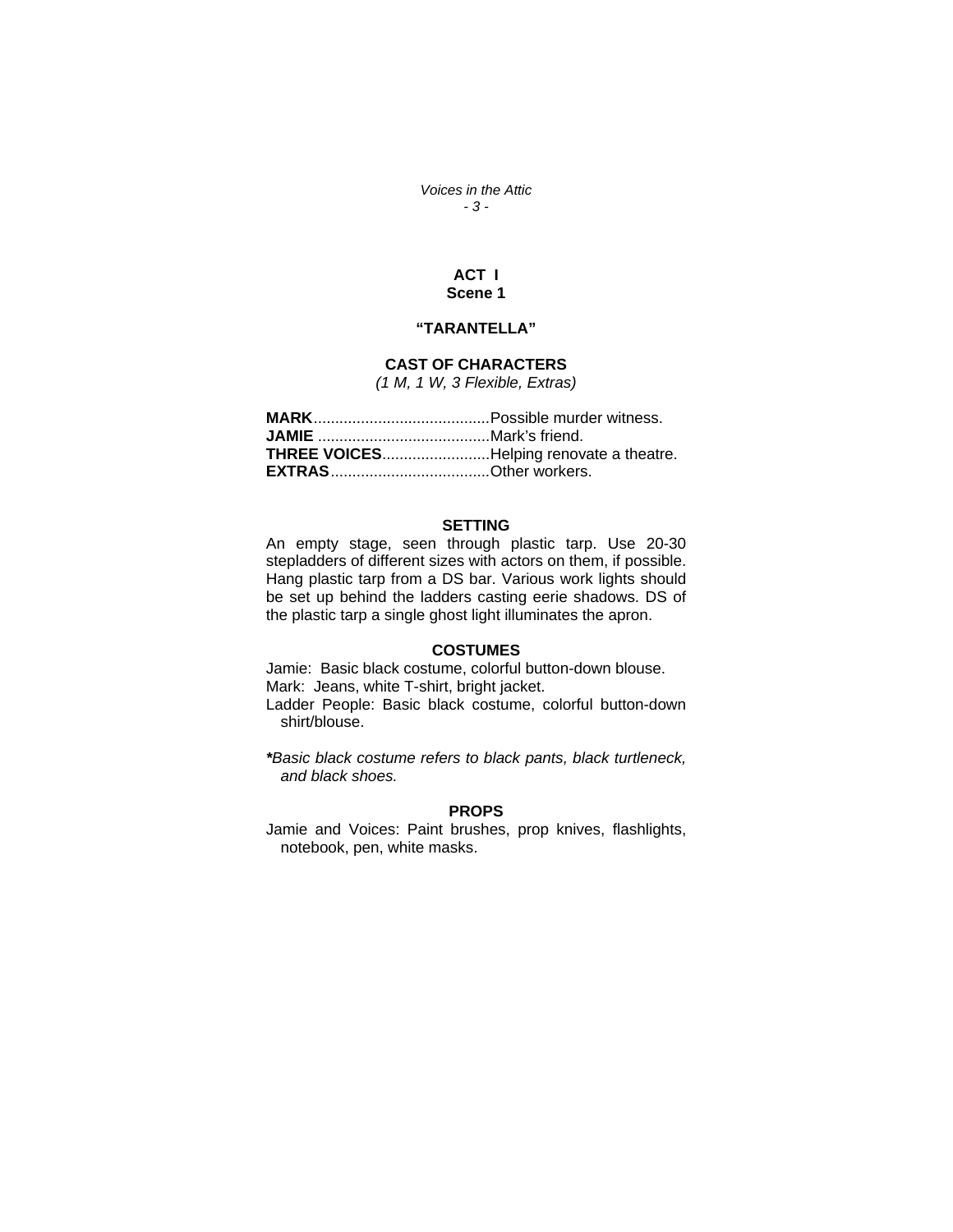*(AT RISE: Many members of a community theatre are busy renovating the stage. Most seem to be working with paint brushes. We see them behind the clear plastic tarp and their movements often appear dreamlike and underwater. They are laughing and having a good time.)* 

- JAMIE: Okay you guys, very funny! But can you talk and work at the same time? We need to finish by Friday. We're just lucky Mr. Walters hasn't stopped by the theatre and ruined his surprise.
- FIRST VOICE: He's gonna go nuts when he sees that we went ahead and fixed up the stage without him.
- SECOND VOICE: I can't believe we're actually pulling it off. I don't think he suspects a thing.
- JAMIE: He's done a lot for us over the years. I figure it's the least we can do. This way he can go on his vacation over Easter break instead of staying here and supervising this job. But we gotta get the lead out.
- THIRD VOICE: I can't wait to see the look on his face when he walks in here.

*(There is a LOUD POUNDING on the door.)* 

JAMIE: You may be seeing that look sooner than you think.

- SECOND VOICE: Don't open the door! He can't see what we've done if we don't let him in!
- JAMIE: Yeah, that'll work. Till he remembers he has the key in his pocket.

SECOND VOICE: Oh, yeah.

JAMIE: I'll go see if I can get rid of him. *(SHE exits. The WORKERS are very quiet. A moment later we hear low voices talking. Jamie enters, escorting MARK.)* It's oka, you guys. It's only Mark.

*(EVERYONE calls out a greeting to MARK.)* 

MARK: Hello. Hello everyone. Jamie, listen, can we go somewhere and talk?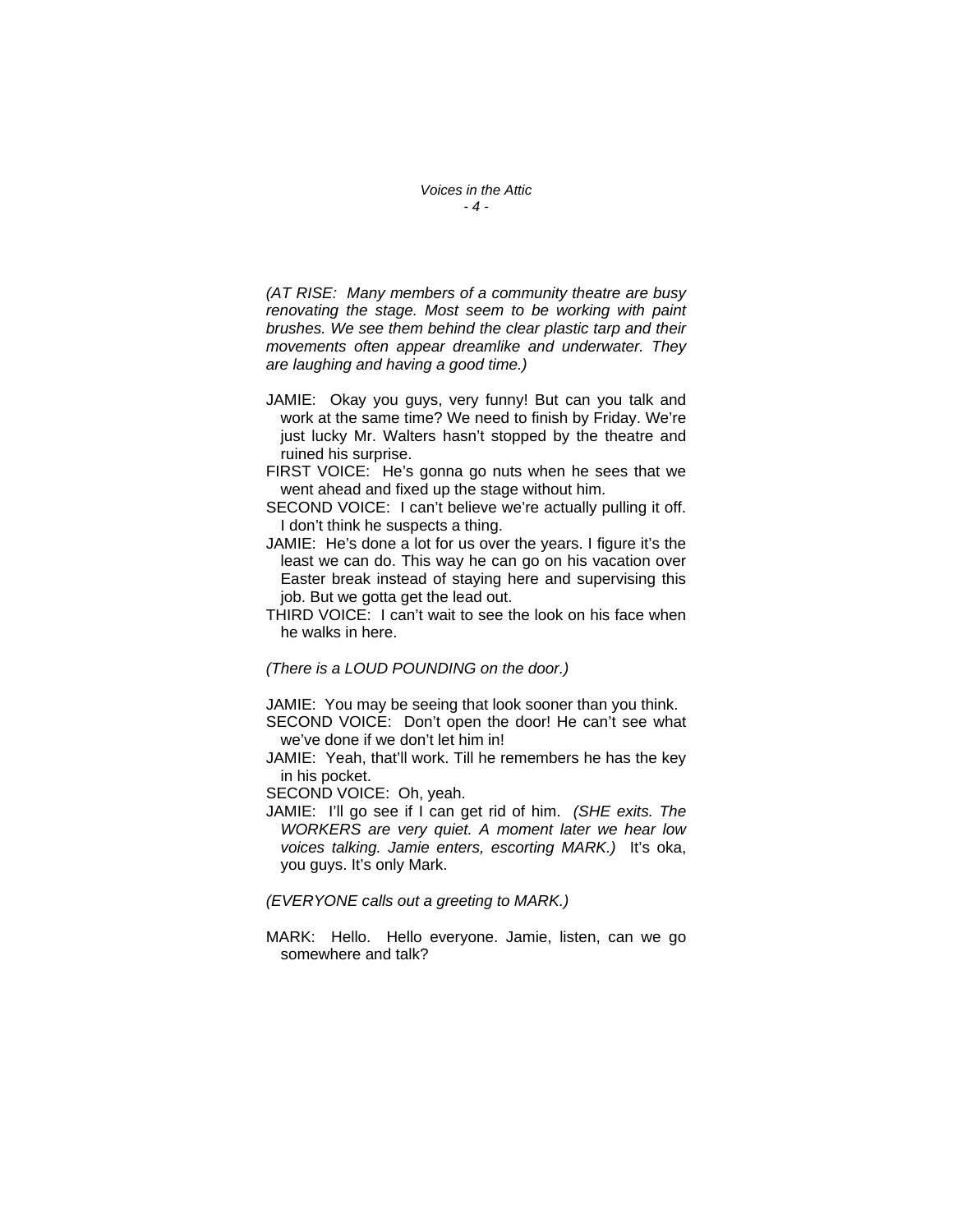*Voices in the Attic - 5 -* 

JAMIE: I can't get away right now.

FIRST VOICE: Hey, Mark! Get your scrawny butt over here and get to work!

THIRD VOICE: Yeah! You slacker! You promised you'd help!

FIRST VOICE: I got a spackle blade with your name on it!

*(THEY all taunt HIM.)* 

MARK: Ah...why don't you all bite me! *(EVERYONE laughs.)* I'll help you later, I gotta talk to Jamie.

SECOND VOICE: *(Making kissing noises)* I can see Jamie's gonna be too busy to help! *(EVERYONE joins in on the taunting.)* 

JAMIE: Come on, you guys, get back to work. Mark, I can't leave now. We got to get this work done and you know the players aren't allowed in the theatre without me or Mr. Walters. *(SHE pulls HIM extreme DS in front of the plastic tarp.)* Come down here and talk to me. Those guys won't bother us.

MARK: It's really important.

- JAMIE: I know. Come on, tell me. I can see you're really scared. It's about the case...isn't it?
- MARK: Uh-huh. Okay, we'll talk here. It's probably as safe as any place.

JAMIE: I don't know about that, but the doors are locked and of course there are no windows in a theatre.

MARK: *(Looks around.)* Oh yeah. I never noticed before.

JAMIE: You didn't? Can't have windows. Windows let in light.

MARK: Makes sense. You're not going to believe this, but...I just found out—

JAMIE: Just a minute, I'll be right back. I'll make sure that we won't be disturbed. *(JAMIE crosses behind the plastic tarp.)* You guys, listen up! This is important! *(We see the SHADOWS lean down toward JAMIE as she talks. Her voice drifts off and we can only hear a quiet murmur. The others quietly go back to work. JAMIE reappears.)* All set. They won't bother us. Could you hear me talking to them?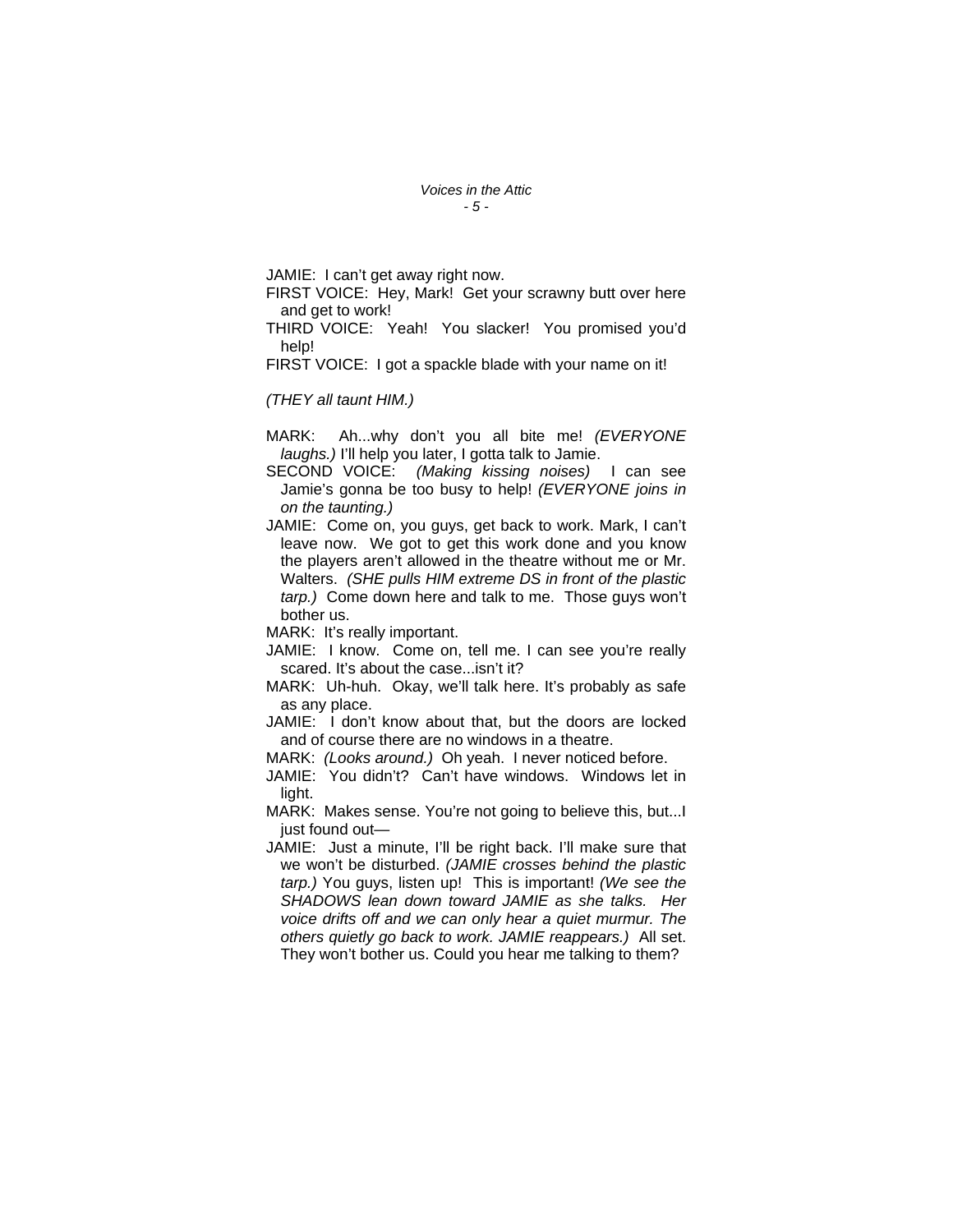MARK: No. Not from here.

JAMIE: *(With a smile.)* Good. That means they can't hear us. Now, what's going on?

MARK: They just took Officer Brady into custody.

JAMIE: Oh, my God. Do they believe you now?

MARK: I don't think so. But, it's the only lead they got.

JAMIE: What did the police say?

MARK: They've got him in custody to question him about my allegations.

JAMIE: Mark, this is very serious. Are you absolutely sure you saw Officer Brady with the Lingstrom girl on the night she disappeared?

MARK: Of course, I'm sure. I wouldn't go to all this trouble if I wasn't a hundred percent positive.

JAMIE: I don't get it. Why are they all of a sudden willing to believe you? It doesn't add up.

MARK: Yesterday a videotape arrived at the police station. It shows the Lingstrom girl being murdered. Somebody actually videotaped the murder.

JAMIE: What?

MARK: Swear to God.

JAMIE: Who would do something like that?

MARK: That's not the worst of it. She was killed by a group of people. Sacrificed as part of some death ritual.

JAMIE: You saw it? *(HE nods.)* Why would they let you see it?

MARK: I asked the police if I could see it. I thought somehow I should see it.

JAMIE: Who was doing the killing?

MARK: You can't tell on the tape. All you see is blackness and a bunch of hands attacking her. Masks. Everyone is wearing a mask. There's this bright light shining on her and all the rest is darkness. Of course the police lab is going to analyze it more, but I doubt if they'll find anything else.

JAMIE: Why would anybody send an incriminating tape like that to the police?